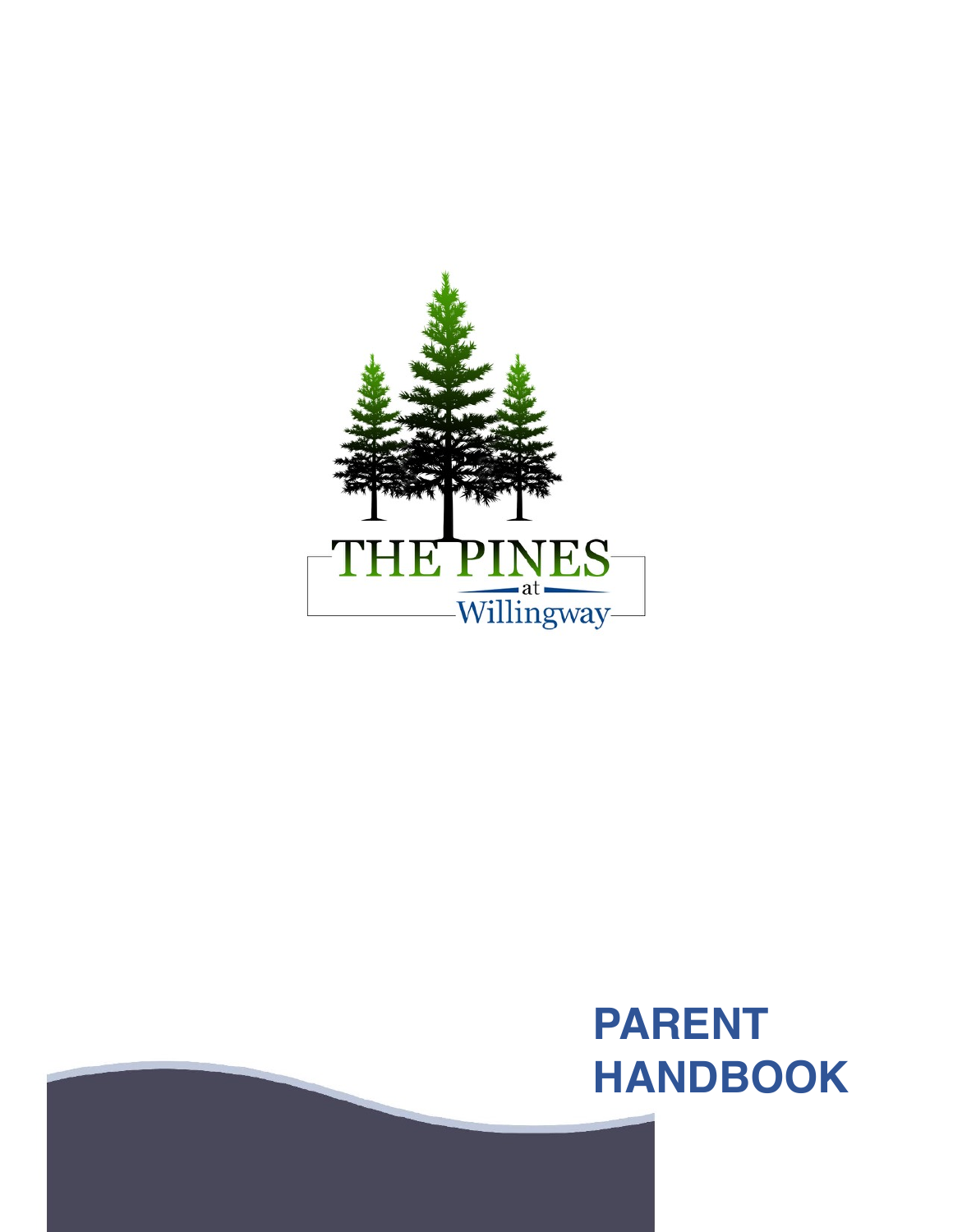

Dear Parent/Legal Guardian:

I would like to take this opportunity to welcome you and your child to The Pines at Willingway. We sincerely appreciate the trust and confidence you have placed in our facility. Our entire staff takes the care and safety or your child very seriously. Our goal is to work with not only your child, but your entire family to resolve issues that resulted in the need for treatment.

We recognize the decision to seek placement in a treatment facility is a difficult one. Please know that we will do everything possible to work with your child and you to ensure a successful return home as quickly as possible with positive outcomes.

Our entire team at The Pines is focused on only one goal – to assist youth in learning to abstain from substances and understand addiction, self-manage their behavior and achieve their treatment goals in a safe, therapeutic environment in order to successfully return to their home and community.

It is important to remember we only have your child for a brief period. Our primary treatment focus is on their substance use. Many of our patients do have other mental health issues, history of trauma or behavioral issues. Although we assess for trauma, it is not clinical appropriate to start delving into a youth's trauma history. That is something that requires longer term treatment after they have a clear mind and are free from substances. Also, The Pines is not equipped to deal with adolescents with severe behavioral problems unless it is related to their substance use, or acute psychiatric symptoms. Our focus is on treating their addictions.

Please review the handbook for some basic information about our program. We encourage family involvement and participation in all aspects of your child's treatment while at The Pines. If you have any questions or concerns, please speak with your child's therapist or a member of our team.

Thank you again for choosing The Pines at Willingway.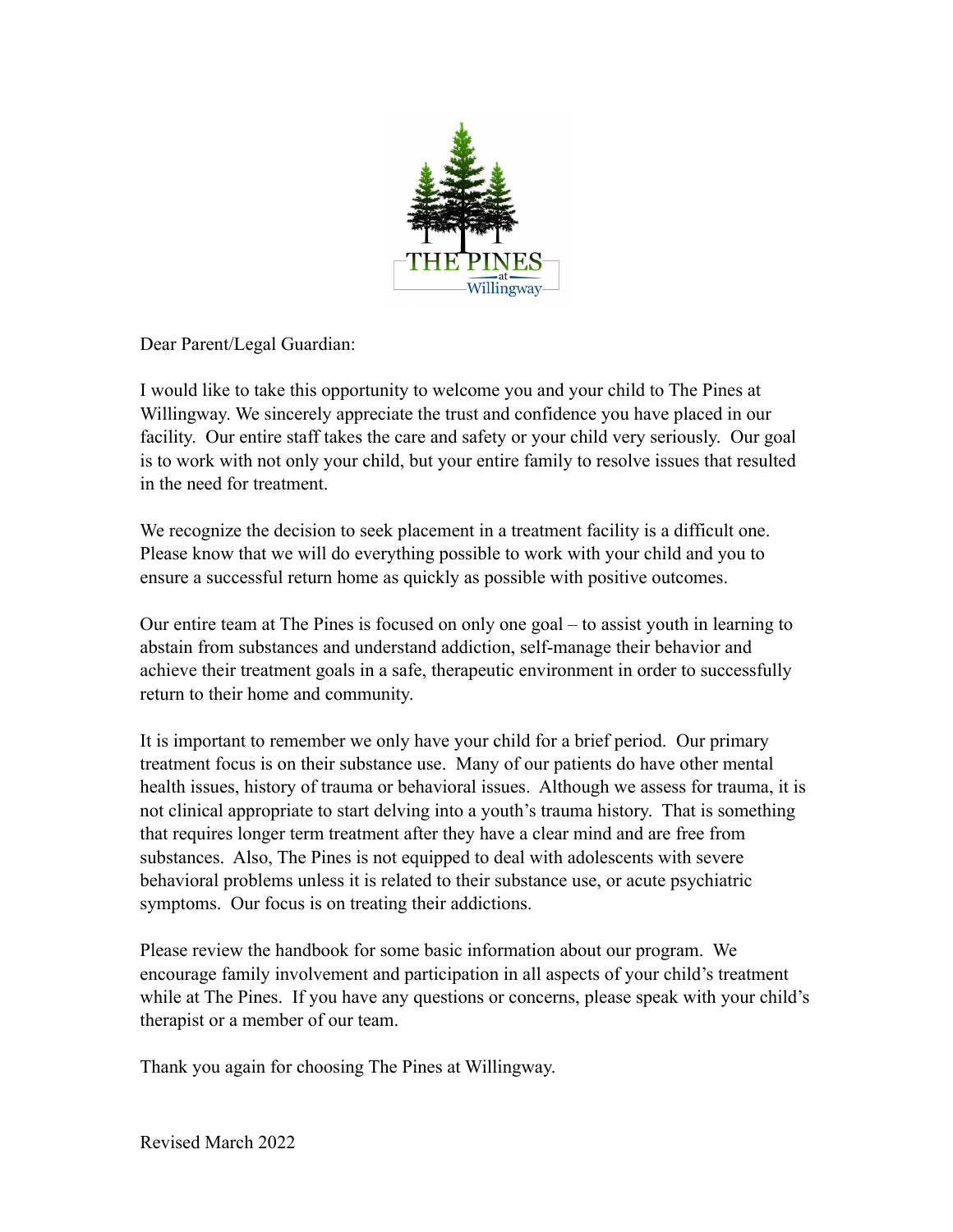

# **Welcome to The Pines at Willingway!**

This informational packet is yours to keep and hopefully will answer any questions you have about our facility. If there are questions you have that are not answered in this packet, please ask any staff member to help you get the answers you need.

Our primary goal will be to help your child learn new ways of understanding the disease of addiction and start a path toward recovery.

Some of the basic things your child will be working on:

- Their own use of substances.
- Education about the disease of addiction
- Relapse Prevention
- Triggers
- How to appropriately manage emotions without substances.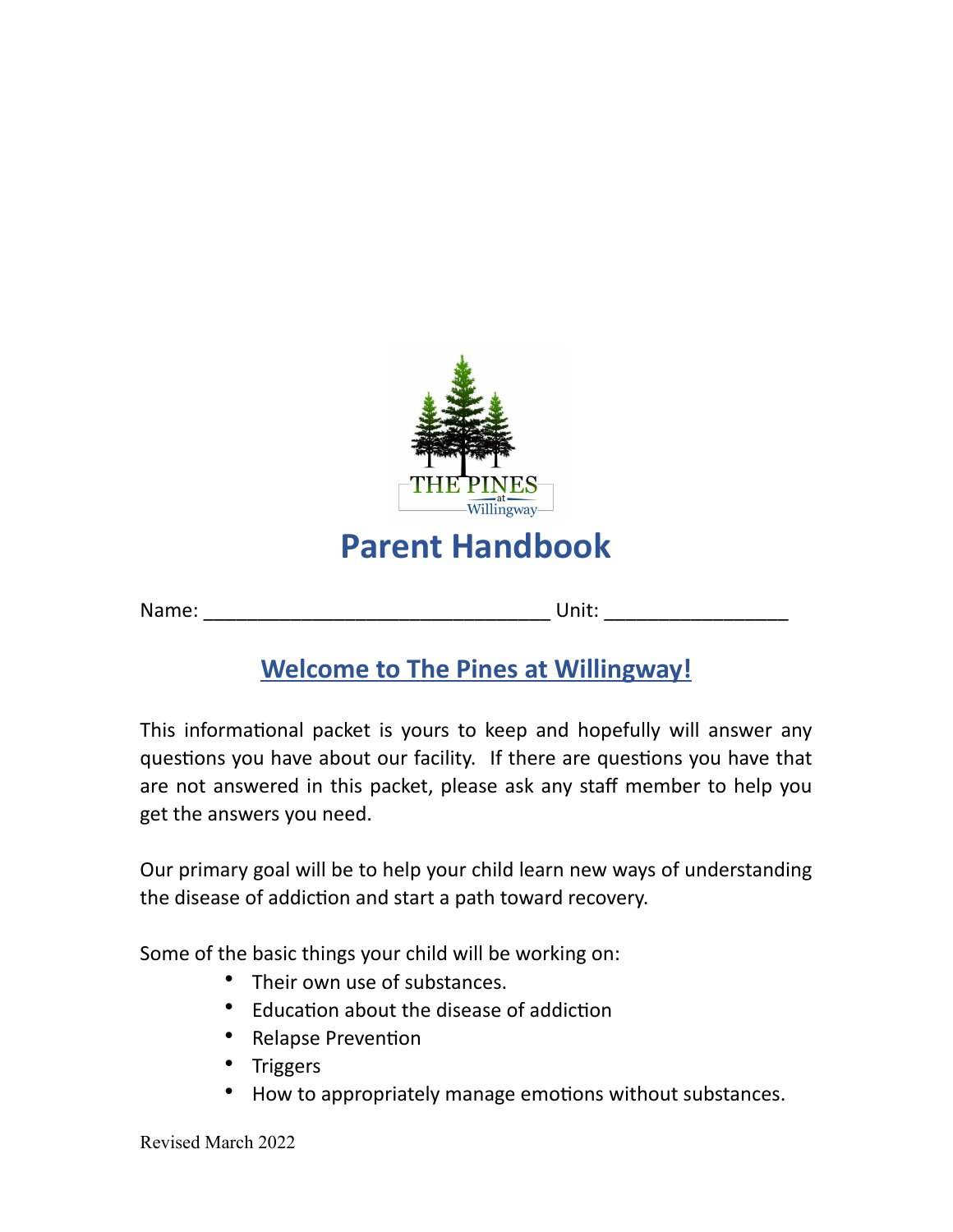- Education about substance and the negative impact on their bodies, brain development and health, both short term and long term.
- How to avoid peer pressure.
- How to make positive choices.
- How to self-manage emotions through health, holistic methods.
- How to control anger.
- How to develop personal boundaries and protect his/herself from unsafe situations.
- How to control behavior in school so your child can get the most out of his/her education.
- How to set and achieve personal goals.
- Increase coping skills and learn ways to calm or self-regulate when upset, angry or sad.
- Positive ways to effectively communicate.
- Developing health outlets for emotions and behaviors through activities.

Your child will be assigned a Clinical Therapist.

### **The Clinical Therapist will:**

- Meet with your child for individual therapy and family therapy each week.
- The clinical therapist conducting weekly process groups may be different from their primary therapist providing their individual and family therapy sessions.
- Develop and review treatment plans and individual goals. These goals are very important and will help your child work toward discharge.
- Call your referral source if indicated and keep them updated.
- Your point of contact for questions regarding your child's progress and treatment.

## **Treatment Philosophy**

#### *What We Believe About Addiction*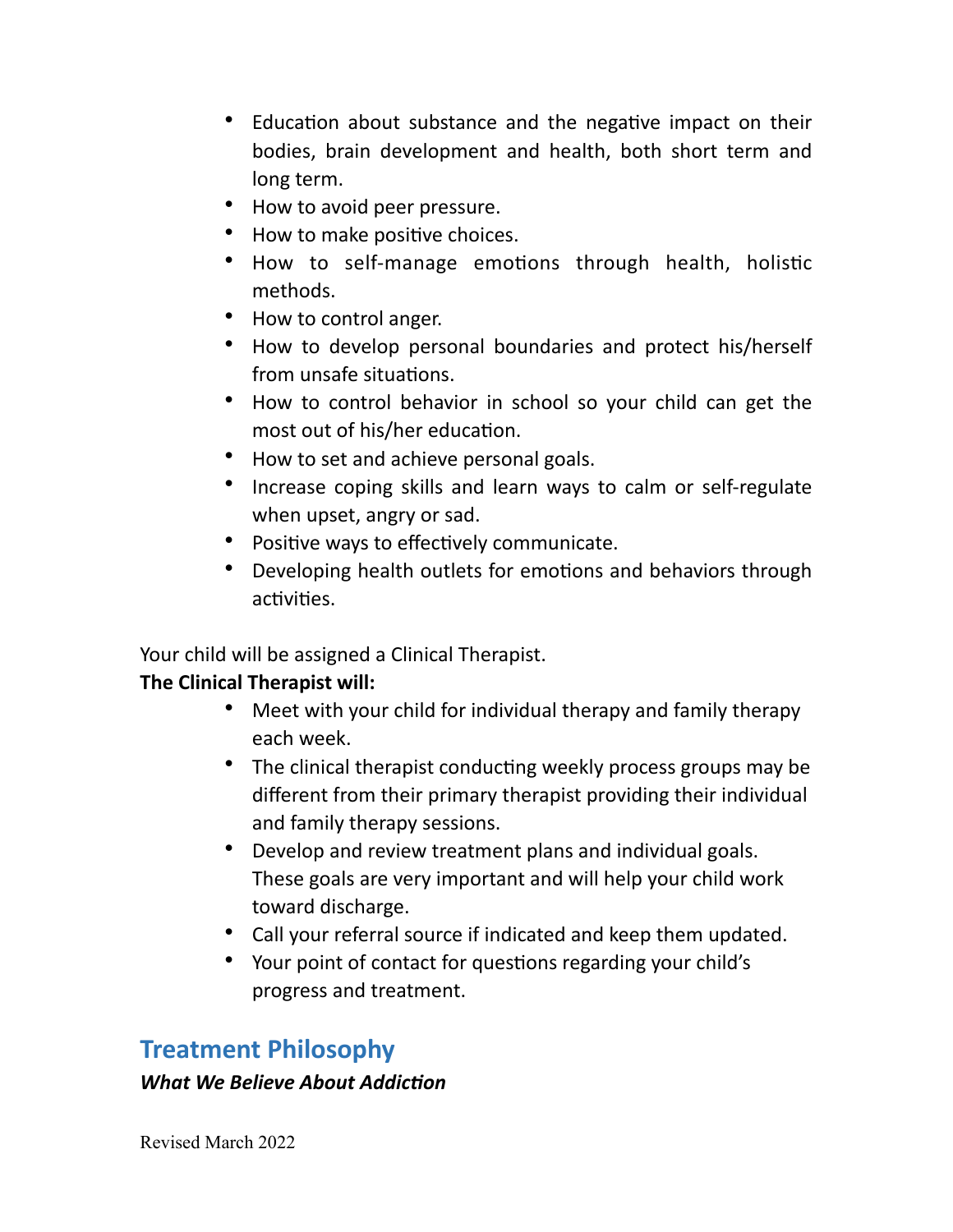We believe addiction is a primary illness, not a by-product of another disease or situation. We are committed to helping each and every one of our patients discover and accept a new life, one free of mood-altering drugs and alcohol.

Our philosophy is based on four primary concepts (we call them truths):

- We believe the cause of alcoholism and drug dependency is unknown.
- We believe that addiction is, in part, a chemical disease.
- We believe there is a relationship between alcoholism and addiction to other drugs.
- We believe that addiction is a disease of the whole person (physical, mental, emotional and spiritual).

We understand that you may not have the same beliefs we do. We only ask that you keep an open mind during your loved one's stay.

## **Assessments**

Each patient will receive a battery of assessments administered within the first 5 days of treatment. Those include a psychosocial assessment, a nursing assessment, a history and physical, a medical assessment, a recreational assessment, and additional assessments to ascertain any trauma history, depression and anxiety. The outcomes of those assessment will be used to form the basis of the treatment plan. Each patient will be tested for substances as soon as they are admitted to the unit. The Pines will conduct random drug screens throughout treatment as indicated.

## **The Treatment Plan**

Because everyone is different, each patient has his/her own individual treatment plan with their own individual treatment goals. The therapist and treatment team will develop the treatment plan with input from you and your child. The treatment team consists of the therapist, nurses, medical staff, unit staff, program administrator and you. The first treatment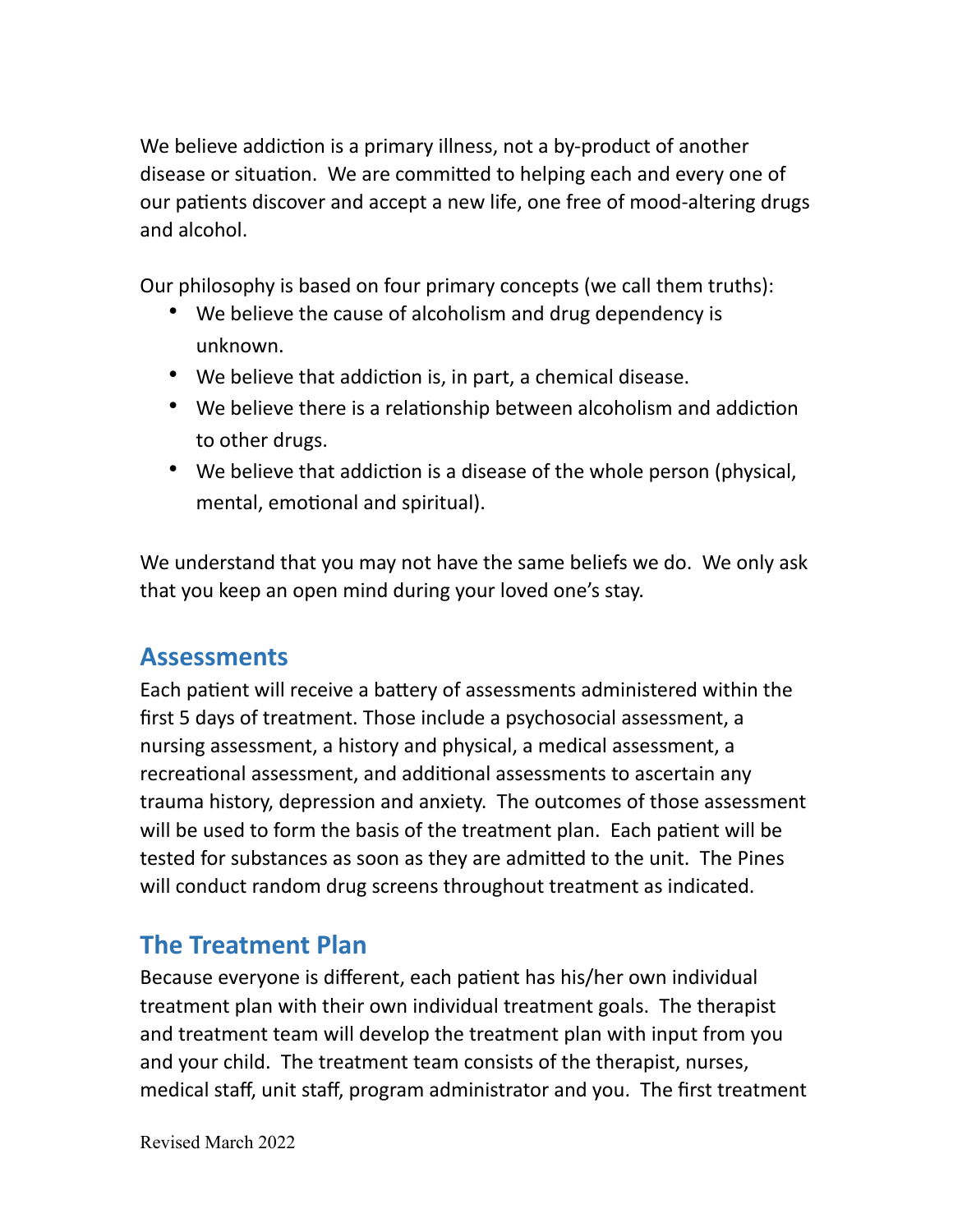team meeting to review the goals is held within seven days of admission. You and your child will receive a copy of the treatment plan and your child will sign it as well.

The treatment plan and how your child is doing toward achieving goals will be reviewed at weekly treatment team meetings.

#### **How long will my child be at The Pines?**

The Pines at Willingway works with you and if involved your insurance companies to determine the most appropriate length of stay. The typical length of stay will be 45 days but depending on the needs of each youth it may be shorter or longer depending on a variety of factors.

### **Educational Component**

Due to the short length of stay, patients will remain enrolled in their home school districts and will be placed on medical homebound. Willingway does not have a designated on-site school per se. There will be 1.5 hours each afternoon set aside for your child to complete assignments from their home school as part of the medical homebound instruction. It is important to remember that your child is here to address their substance use/abuse and will spend the majority of time engaged in treatment. We realize education is important and will assist in ensuring they keep up with current assignments. However, if your child is behind, our recommendation is to work with your child's school while they are here to develop a plan to get them back on track after they complete treatment and return to their normal school schedule.

Our Medical Director will be able to sign the medical homebound forms from your district. However, it will be the parent's responsibility to notify the school of the situation and obtain the necessary documentation to place your child on medical homebound. Please secure the name of someone at the school we can contact while they are here. You will also need to bring their current school schedule, any information for online learning, and if possible, textbooks.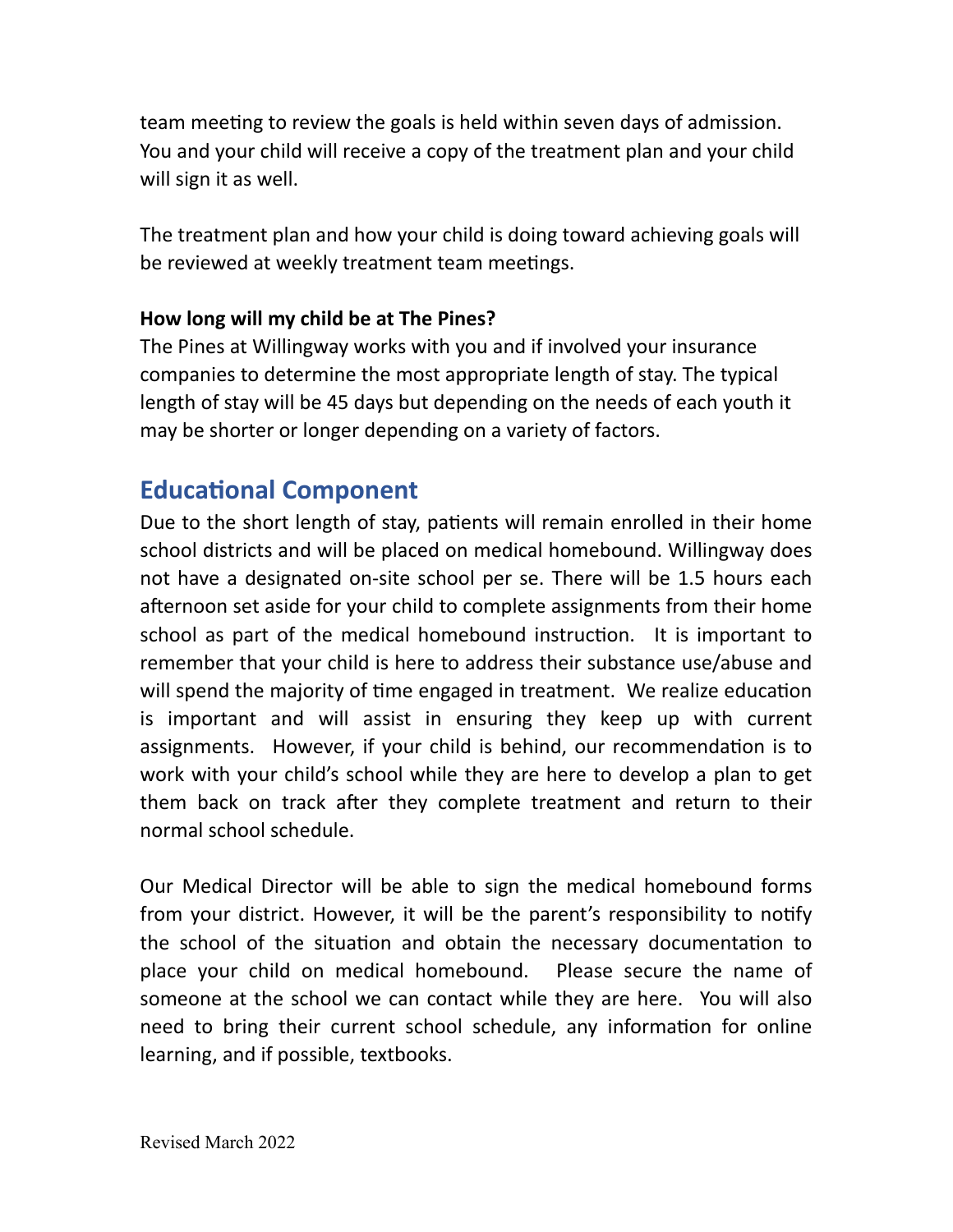## **Visitation with Family Members, Telephone Calls**

#### **Telephone Calls**

Remember your child is here to focus on their addiction. Often there has been tension in the home as the result of the addiction and related problems. This time is an opportunity for you and your child to heal and "take a break" from that tension and conflict. The therapist will be working with your child to understand how their addiction and resulting behavior has negatively impacted the family and their relationship with parents.

We know it will be difficult to not talk with your child, but frequently phone calls tend to interfere with the therapeutic process. Therefore, your child's therapist will schedule a weekly "zoom" call with you and your child where the therapist will be present to process any concerns or issues that arise.

These calls will be scheduled during normal business hours. We know that this may be a challenge due to your work schedule but since your child is only here for 30-45 days we ask that you find a time to be available for this call. The therapist will work with you to find the most convenient time.

The Therapist will provide you with a weekly update about your child's progress. If there are any incidents or problems or concerns that arise during the week our staff will contact you to make you aware.

We know you will want to call and receive an update on your child's progress every day and to hear how their day went, but we ask that you refrain from doing that. Our staff are busy providing treatment and attending to your child's needs and having to answer the phones takes time away from being able to do that. Also, the phone rings in the nurse's station and if no one is in there it will go unanswered.

Please be assured that if anything significant happens we will keep you updated in real time and you will receive a weekly progress update from the therapist.

#### **Will my child be allowed to leave the facility or go on passes?**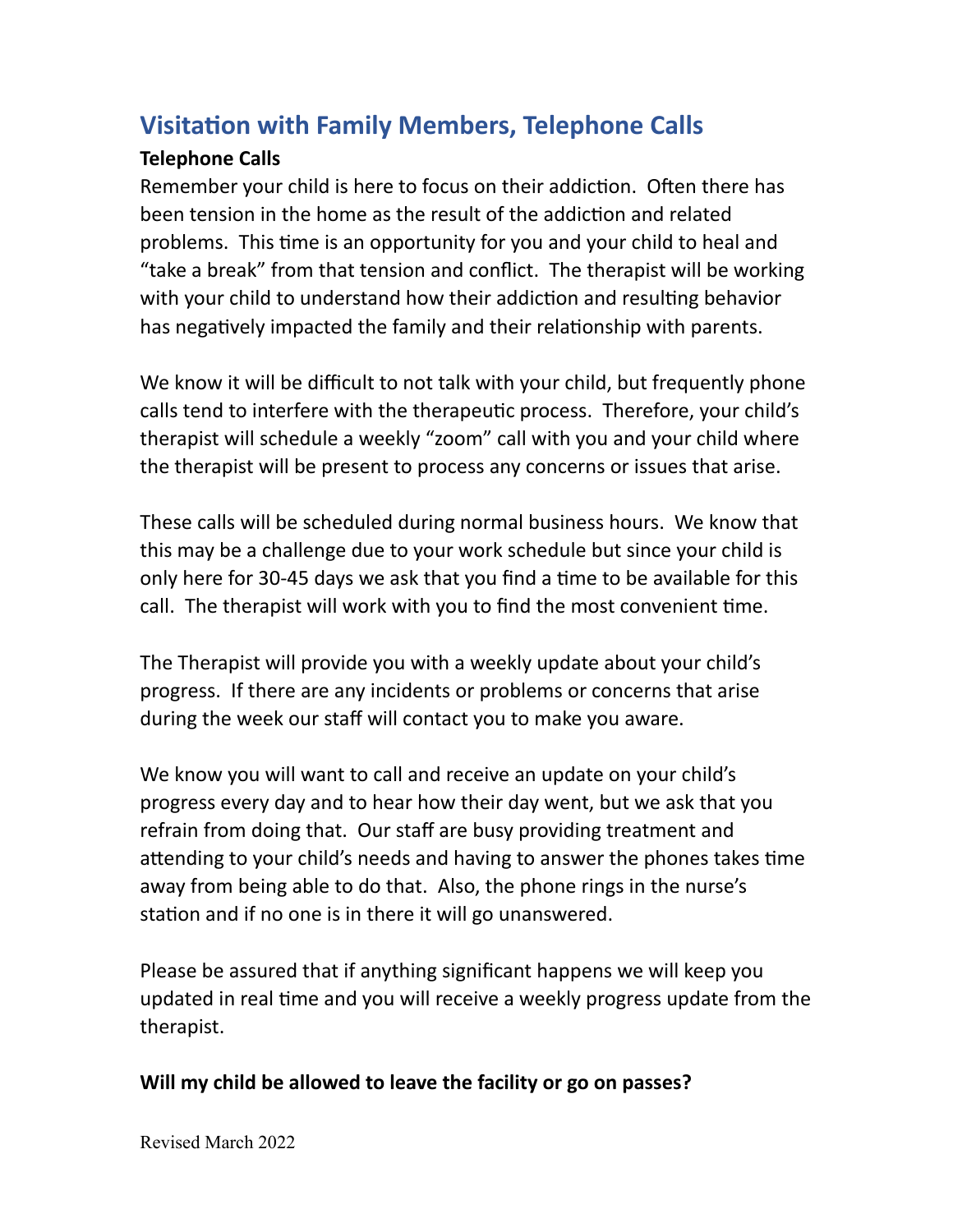Patients will be allowed to participate in outside activities on the grounds daily as well opportunities to swim. If your child tells you they have not been swimming or to the exercise room, it is because they have chosen not to participate. There may be times when the pool is closed for maintenance.

#### **When can I visit my child?**

Visits are not typically allowed during treatment. This is so your child can focus on their treatment and behaviors that led them to Willingway. We know that being separated from your child during this time is stressful and you want your child to know you love and support them and to see them to ensure they are ok. It is important to remember that your child is here for a brief time. Often it is difficult for them to not want to leave after a visit. We appreciate your understanding that while this may seem extreme, in our 50 years of experience not having contact with families except for family therapy and updates really does positively impact the patient's chances of success after discharge.

Also, with Covid still a concern, we are having to limit visitors coming to the facility which exposes patients and staff unnecessarily.

#### **Dress Code**

- No sleeveless tops
- No see-thru blouses
- Cleavage line should NOT be visible
- Bottoms must be KNEE LENGTH OR LONGER

### **Options for Family Therapy:**

In addition to your weekly Zoom meeting with your child and the Therapist, The Pines offers a free multi-family group every Thursday at 5:30 PM with Kevin Petersen from Petersen Family Counseling in Florida. Kevin is a wellknown family therapist, and we strongly encourage you to participate in this Zoom group each week. A copy of his book will be provided to you during your child's treatment. Your therapist will be providing you with information about the Zoom link to this family therapy group.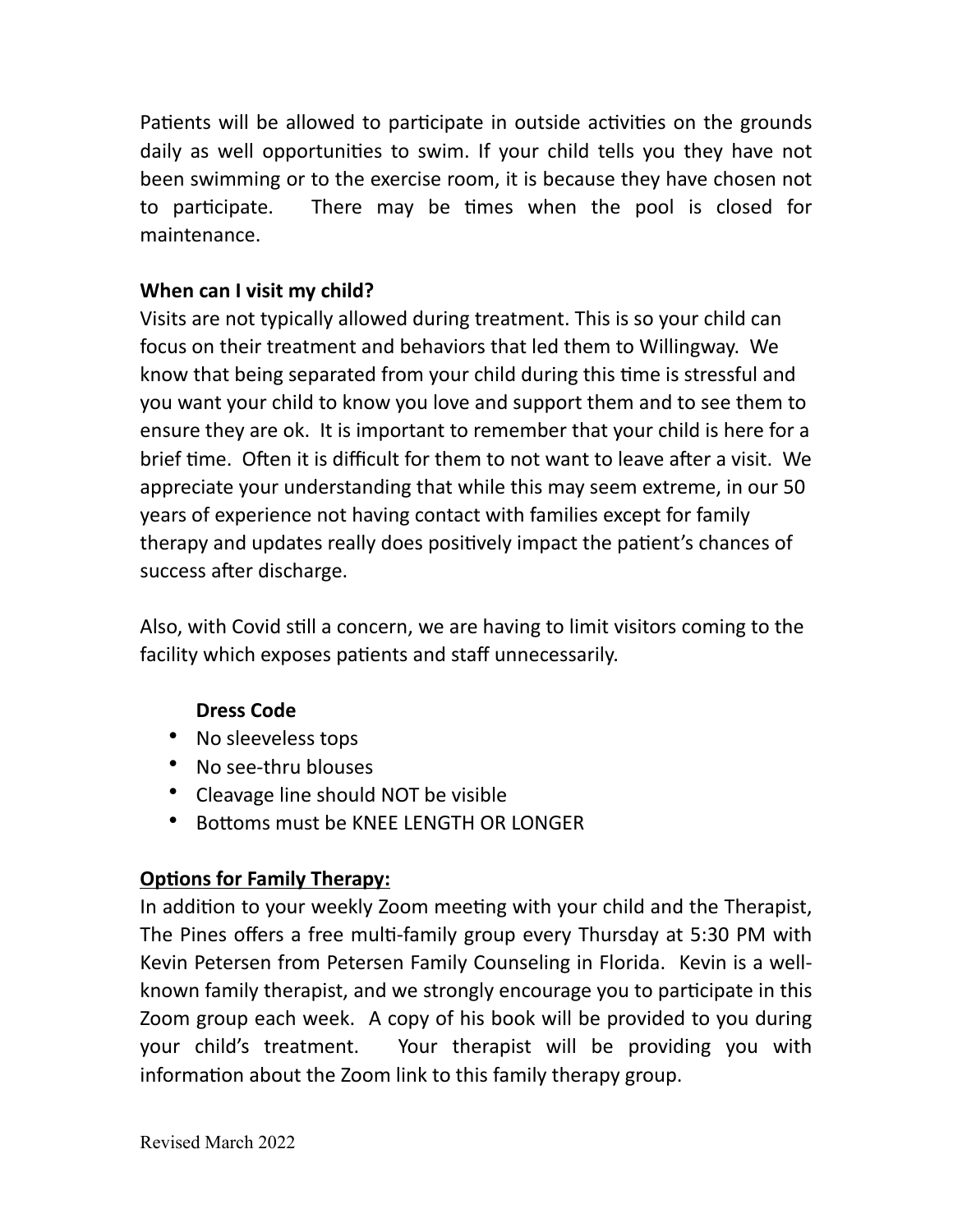Willingway and The Pines also provide free Continuing Care Groups in key locations as well as two Zoom options. These groups are facilitated by individuals who are experts in addiction and are designed for family members, friends or former patients/clients. A copy of the schedule for inperson meetings as well as the Zoom options is included in your admission's packet. Your therapist may also provide you with information about the meetings.

Another avenue for support for family members is to attend a local Alanon meeting in your area. These meetings provide invaluable support for family members who have a loved one struggling with addiction.

## **Expectations/guidelines on the unit**

**Do I need to provide shampoo, deodorant or hair care products?** The Pines will provide your child with all necessary hygiene products such as toothbrush, toothpaste, shampoo, deodorant, and hair care products. However, feel free to bring those items at the time of admission if you like. Patients will not be allowed to keep these in his room for safety reasons but will have their own box to store these items. If you want to provide products for your child, please make sure all items are alcohol free.

#### **What kind of clothes should I send?**

Your child will wear their normal clothing. We ask that you send no more than two pairs of shoes due to storage limitations. Please make sure that for female patients, clothes are not low cut or skin-tight. Shorts need to be an appropriate length above the knee or down to the knee. This applies to *males and females*. No running or jogging shorts. Basketball shorts that come to right above the knee are allowed. Tank tops are not permissible and no open toed shoes for safety purposes. Also clothing with derogatory slogans, references to alcohol are not permitted. Torn clothing is also not allowed. Please make sure your child has a bathing suit. Males and females will not be allowed to swim together.

Hats are permitted to be worn outside during winter but hats are not permitted to be worn inside. Hats should not have any slang or substance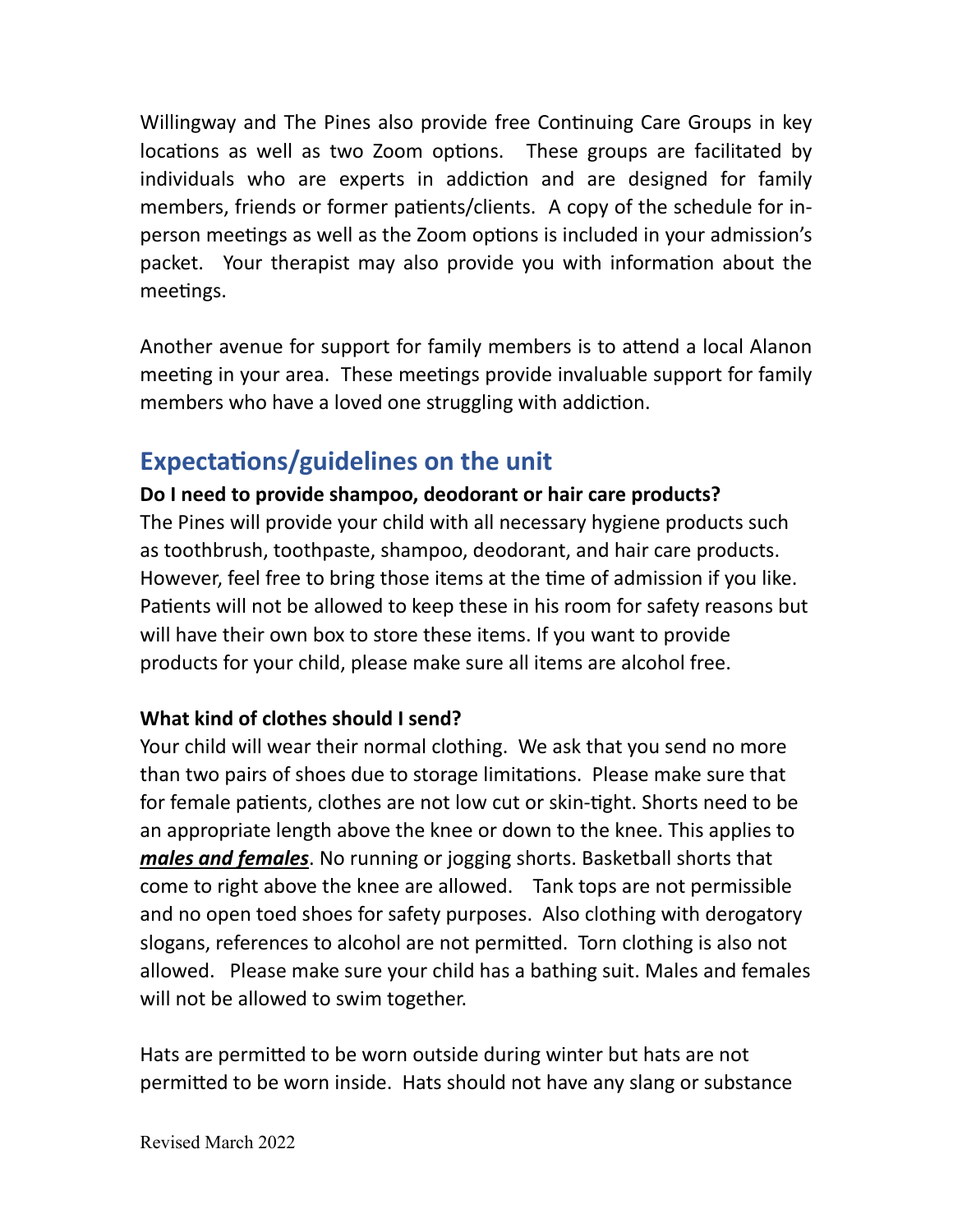related material imprinted. Wave runners or caps are not permitted. Shoes must be close toed- no flip flops or sandals allowed for safety purposes. Please only bring two pairs of shoes.

#### **Jewelry**

Patients who already have pierced ears will be allowed to wear earrings. However, hoop earrings or earrings with sharp edges are not permitted for safety purposes.

#### **Hats or head coverings**

Hats are not allowed except in winter when outside. Hats are never to be worn indoors and may not have inappropriate writing on them. "Waverunners" or hair caps may not be worn. Wearing them will result in the item being removed and confiscated.

**\***Personal items are your child's responsibility. If your child loses items or they are damaged or they give them away, The Pines will not replace them. It is your child's responsibility to keep up with personal items. If they have anything of value, please do not allow them to bring it. Again, The Pines will not be responsible for lost, damaged or stolen items.

#### Please leave anything of value including jewelry or personal items at home.

#### **What about electronic items or cell phones?**

Personal electronic items are not allowed and must be left at home. Video games, DVDs, computers or other electronics are provided by the facility as part of the level system. Patients are not allowed to use cell phones or have one while in treatment. Internet access is strictly monitored and only used for educational purposes. Your child will not be allowed to participate in any type of social media while in treatment.

#### **What if my child has a school owned laptop?**

If your child has a school issued laptop, please let us know that prior to admission. The laptop will be kept locked up and your child would be allowed to use it during school time only. Willingway does not assume any responsibility for any school issued laptops that may get broken while here.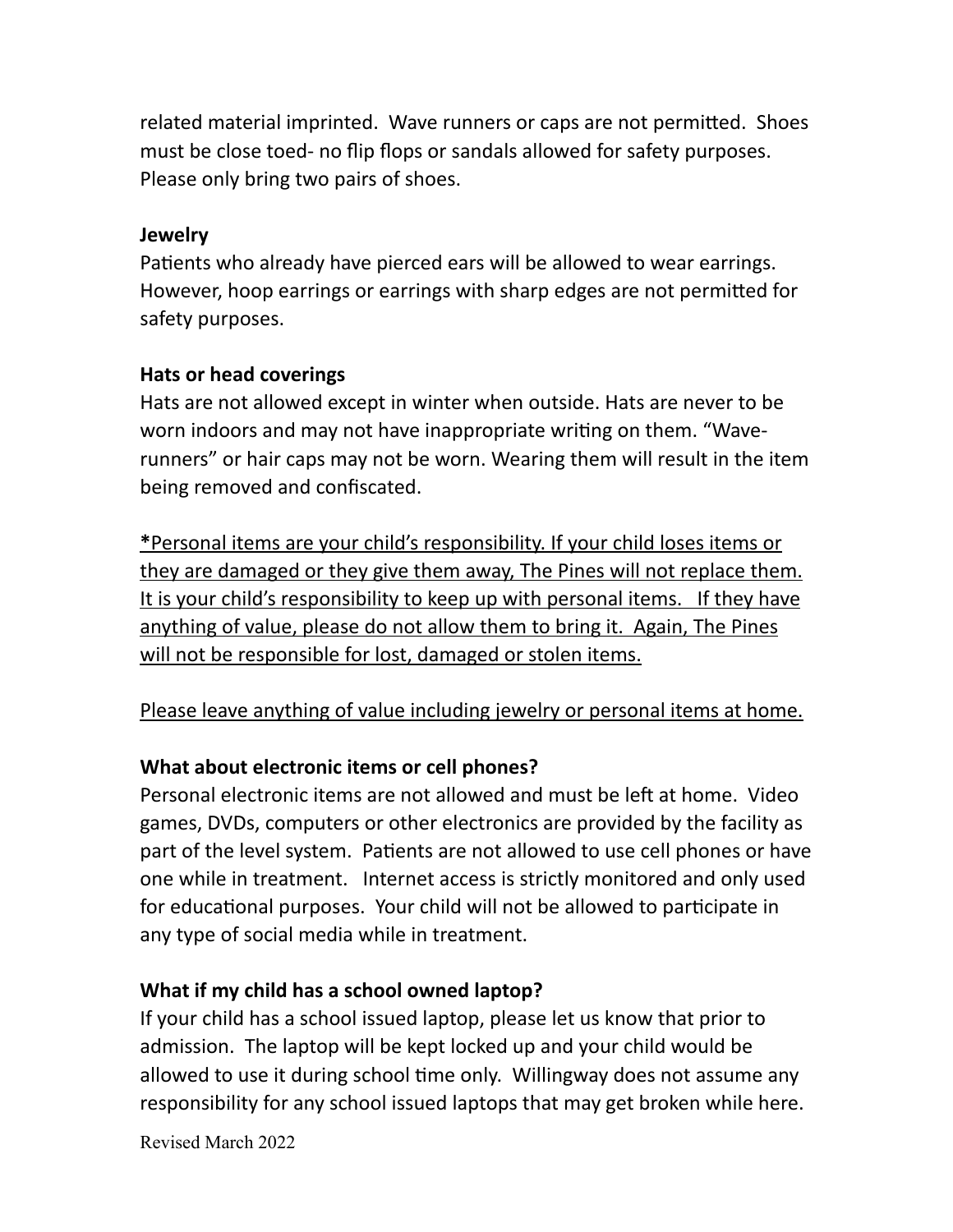#### **What chores will your child be responsible for in the unit?**

Room care chores will include making the bed, picking up clothes, folding clothes and putting them away neatly in drawers, and making sure the room is neat and orderly. The facility will do laundry.

#### **Can patients send/receive mail?**

Patients may send and receive mail but only from someone approved by the parent/legal guardian. The Pines will provide stamps and envelopes for patients if requested.

### **Smoking**

Smoking for any patient under the age of 18 is not allowed, even with parental permission. No tobacco products of any kind are allowed. If your child does smoke please discuss with the therapist or doctor and if you request it a nicotine patch will be provided.

## **Food**

#### **May I bring special food or snacks to my child?**

No food may be brought to the facility. The Pines at Willingway provides nutritious meals and snacks on-site. If your child has special dietary needs or allergies please make sure we are aware of that before or at admission so we can let our dietary staff know. The Pines has a licensed nutritionist that works with our dietary staff.

## **Medication/Medical Procedures**

#### **Medications**

Any medications are administered by the nurses. If the doctor prescribes or discontinues a medication, you will be notified to inform you of the change and to obtain your permission for the new medication. Information provided will include the purpose and possible side effects.

#### **What if my child needs to see a doctor or dentist?**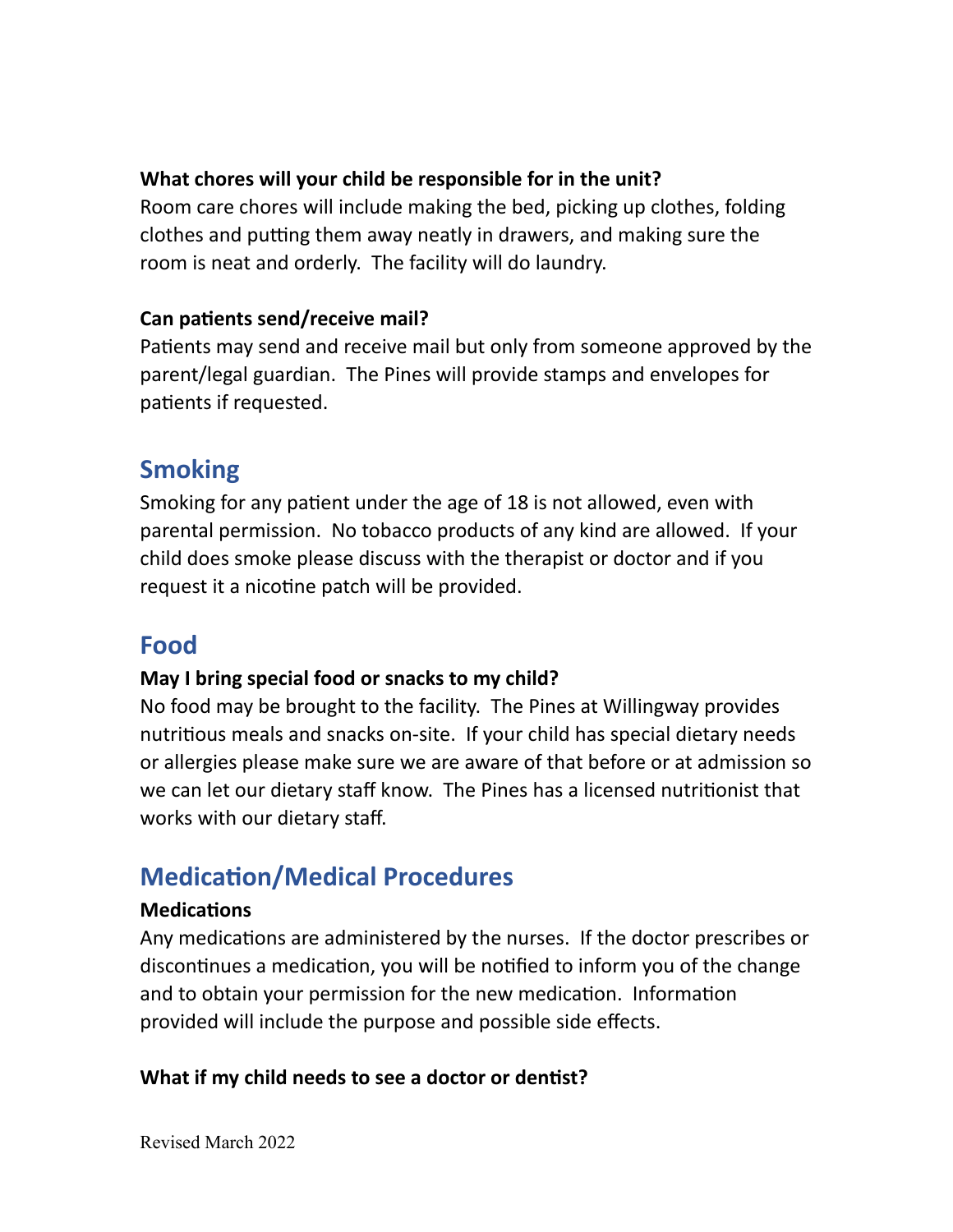The Pines utilizes the services of dentists and physicians in the surrounding area should there exist an emergent need for such services. We will notify you of any emergent situation requiring off-site medical treatment. We also encourage you to schedule non- urgent appointments before your child is admitted or after your child successfully completes our program. Each patient receives a history and physical examination by the physician within 24 hours of admission.

## **On-site Physician Services**

The Pines at Willingway employs a full time Medical Director, Dr. Vance Raham. Dr. Raham is board certified as an Addictionologist. Also, The Pines utilizes the services of a consulting psychiatrist, Dr. Steven Lopez. Dr. Lopez provides telehealth assessments. He is board certified in child and adolescent psychiatry. Jason Evans is our full time Physician Assistant. The Pines contracts with a psychiatrist and psychologist if those services are clinically indicated.

## **Recreational Activities**

### **How often does my child have recreational activities?**

Structured recreational activities happen several times throughout the day. Community activities are available on the weekend for patients who earn off site activities during the week. Every patient is expected to participate in recreational activities as part of their treatment. Recreation activities are supervised by our Certified Recreation Therapist.

Willingway does have an indoor pool and exercise room in an adjacent building close to the unit. The pool is heated in winter to 88 degrees. Opportunities throughout the week are provided to the patients to swim and use the exercise room. However, patients may choose not to participate. Treatment interventions are not optional, but pool and exercise room are.

### **Will my child be allowed to attend church?**

Weekly spiritual groups are provided for any patient who would like to participate. Due to the nature of the program and various religious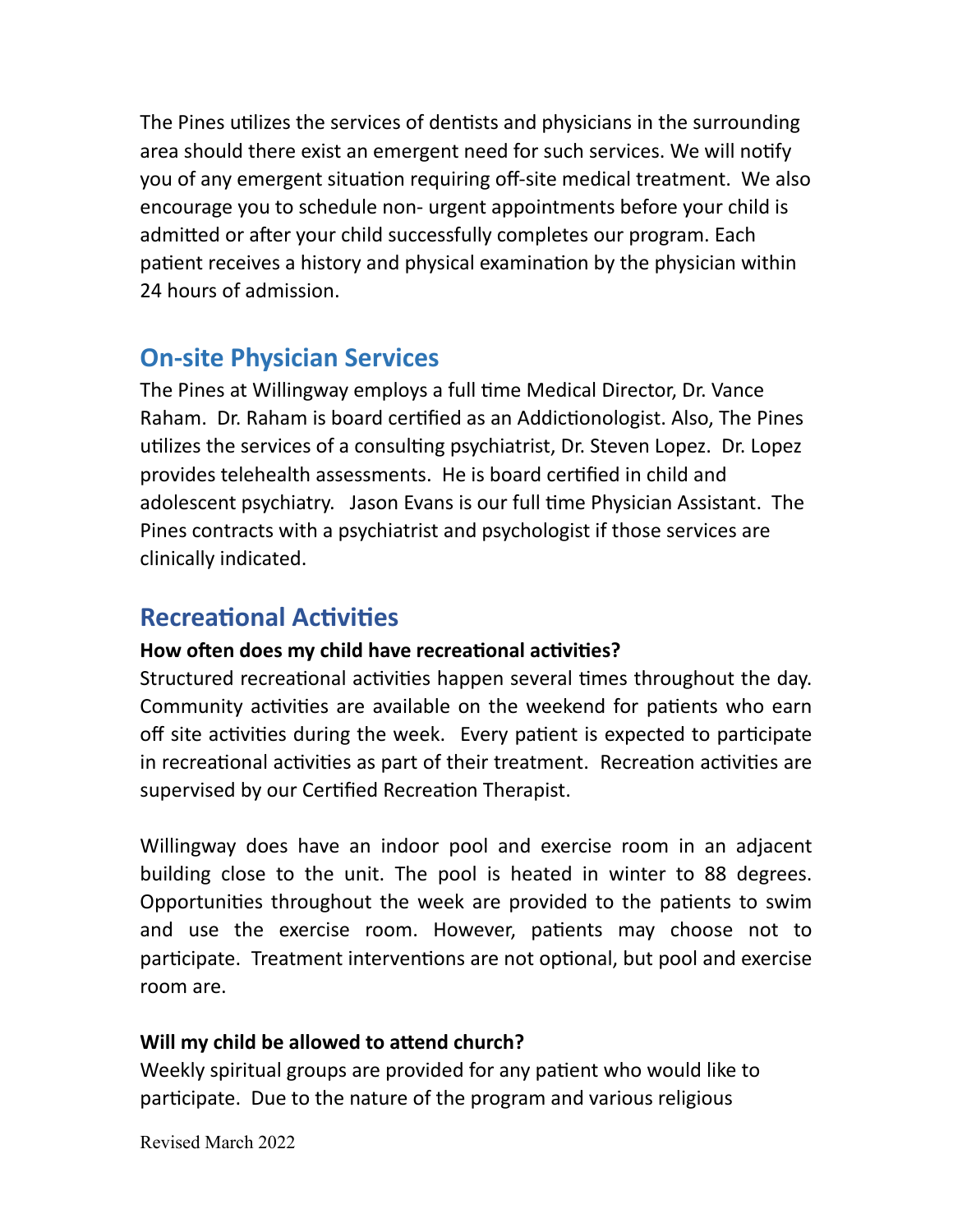affiliations of patients, The Pines does not take patients off site to church services.

### **General Rules of Conduct**

The following rules are in place for your child to follow:

- $\sqrt{\ }$  Follow directions that are given by staff.
- ✓ Stay with your group and on the facility grounds unless accompanied and/or permitted by staff.
- $\sqrt{\ }$  Be respectful and polite towards staff and other patients at all times.
- ✓ Verbal/physical abuse, cursing or threats are not allowed.
- $\sqrt{\phantom{a}}$  Tell the truth at all times.
- ✓ Do not take things that do not belong to you.
- ✓ Do not destroy any property.
- ✓ Do not hide or run from staff.
- ✓ The Pines is a "no touch" facility.
- ✓ Report improper sexual advances or sexual comments from another patient immediately to staff.
- ✓ Patients are not permitted to make inappropriate comments or gestures to anyone.
- ✓ No use of gang terminology or street slang.
- $\sqrt{\ }$  Be on time for groups, for school and for all meal times.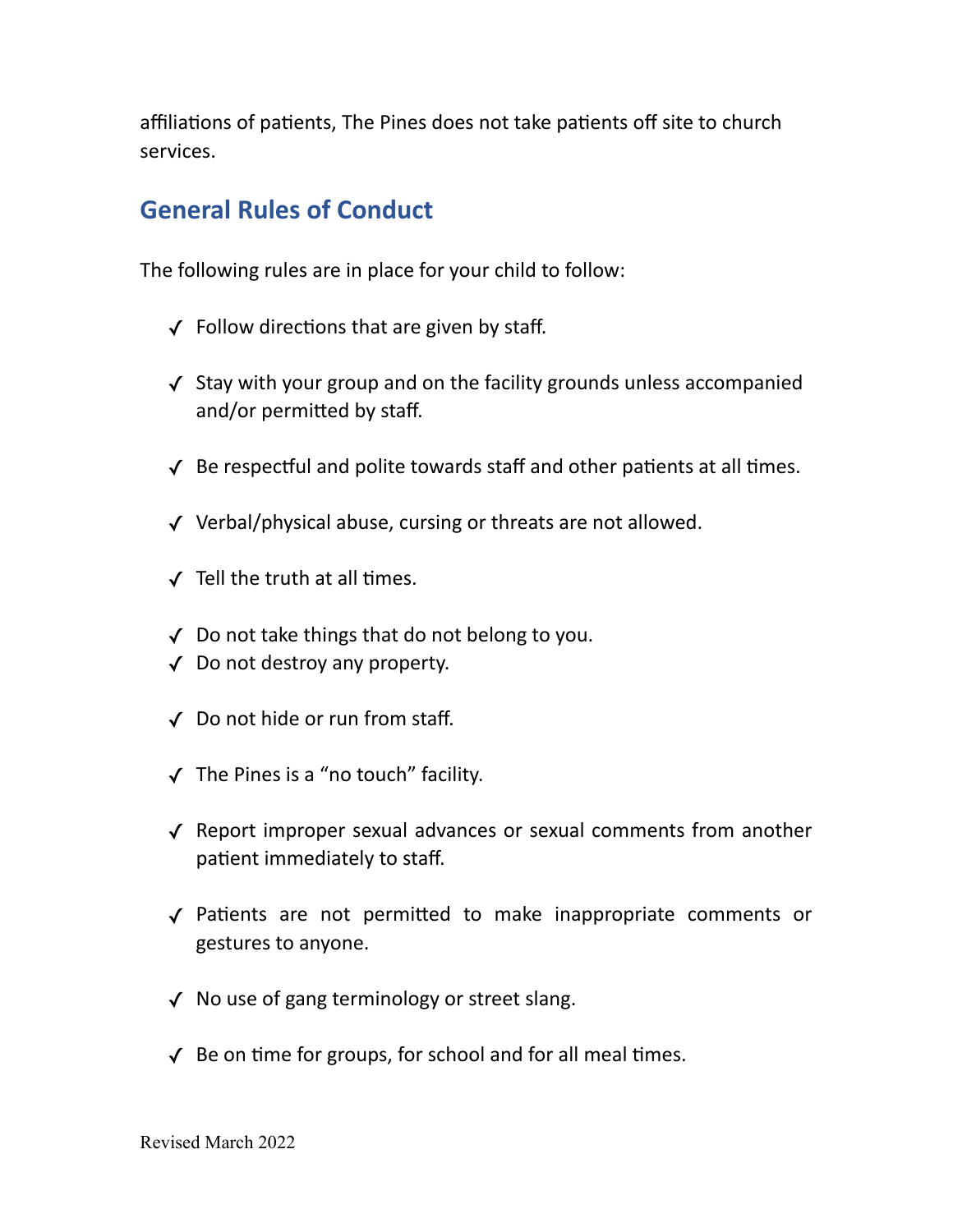- ✓ Don't take any items from the cafeteria (spoon, forks, knives, snack)
- ✓ Obey all posted rules in designated areas.
- ✓ All contraband (weapons, cigarettes, lighters, drugs, etc.) is prohibited.
- ✓ Maintain a neat, clean appearance at all times, keep pants pulled up, no sagging.
- ✓ Shorts must be appropriate in length (mid-thigh or Bermuda length)
- ✓ No physical touching of staff or patients at any time.
- ✓ Keep bedrooms clean and organized and help to keep the facility clean and organized.
- ✓ Do not enter another patient's room.
- ✓ Do not sell, buy, borrow, share, loan, steal, hold, or trade any items with other patients or staff.
- ✓ Do not gamble.
- ✓ Do not use pens and markers on the walls, furniture and doors.
- ✓ Respect each other's confidentiality.
- ✓ No passing notes or letters to one another, nor to other patients not housed at The Pines.
- $\sqrt{\ }$  No running inside the building or in line.
- ✓ Follow room rules.
- ✓ Do not mark on your skin or someone else's skin.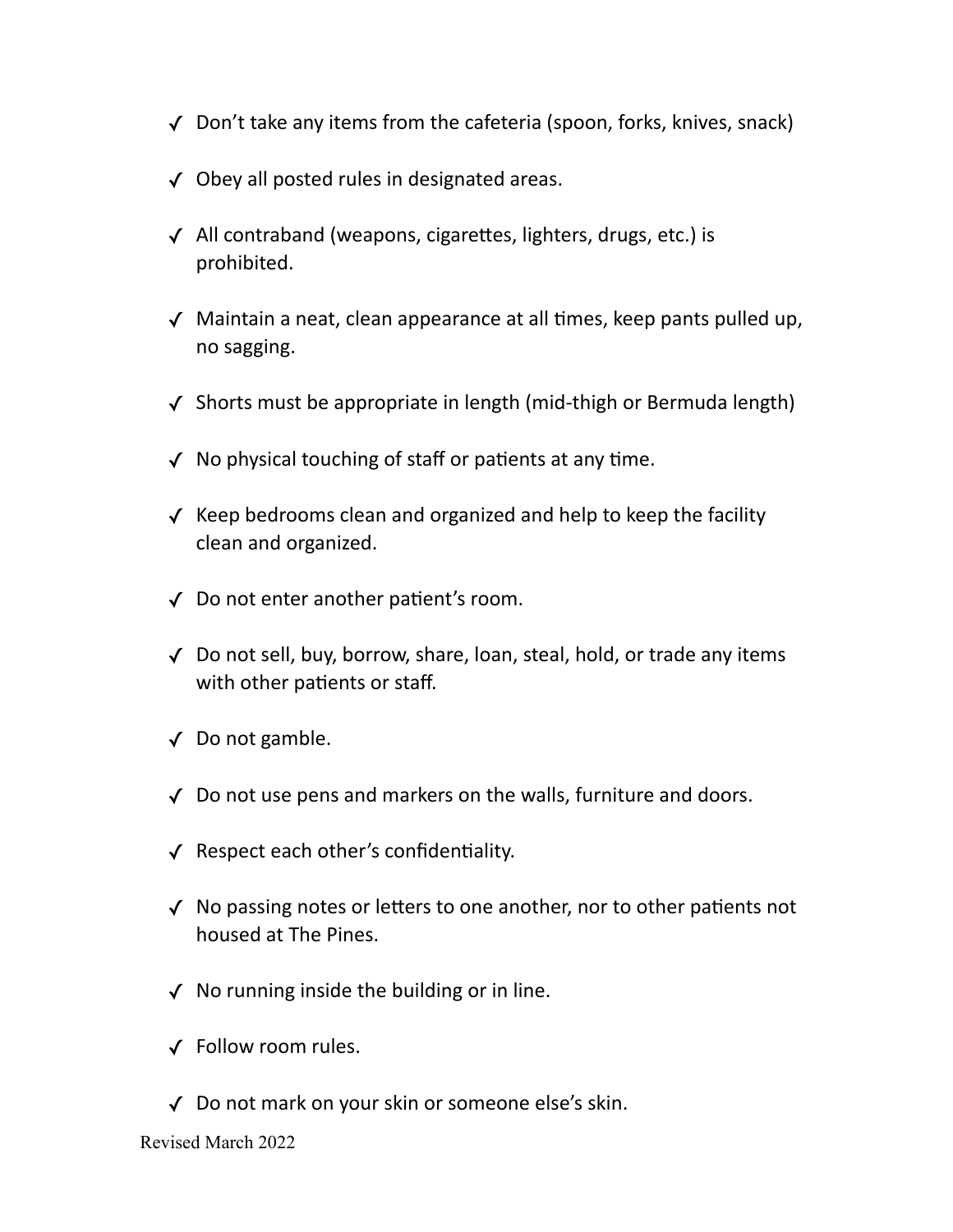- ✓ Do not put your feet on the tables or chairs.
- ✓ Do not lean back in the chairs.
- ✓ Do not incite or encourage others to break rules or start a crisis.
- ✓ Do not cut your own or another patient's hair.
- ✓ Do not braid, brush or comb another patient's hair
- ✓ Regarding make-up, please note the following
- **One** eyebrow product (either pencil or pomade/brush)
- **Two** eye products (either mascara and eyeliner)
- **Up to Two** face products (foundation and concealer only no blush, highlighter, etc.)
- **No false eyelashes, or glue**
- **No mirrors handheld, highlighted or in a compact**
- ✓ Do not interfere with a crisis situation.
- ✓ No fire setting or attempting to set fires.
- ✓ No tampering with electrical, fire, safety, or maintenance equipment.
- ✓ No running away or unauthorized leave from facility.
- ✓ No self-abusive behaviors, piercing, tattooing, self-mutilation, hitting wall or other behavior that would be considered self-abuse.
- ✓ No spitting or putting bodily fluids or excrement anywhere it does not belong.
- ✓ Please hang personal pictures on the bulletin boards provided in your room.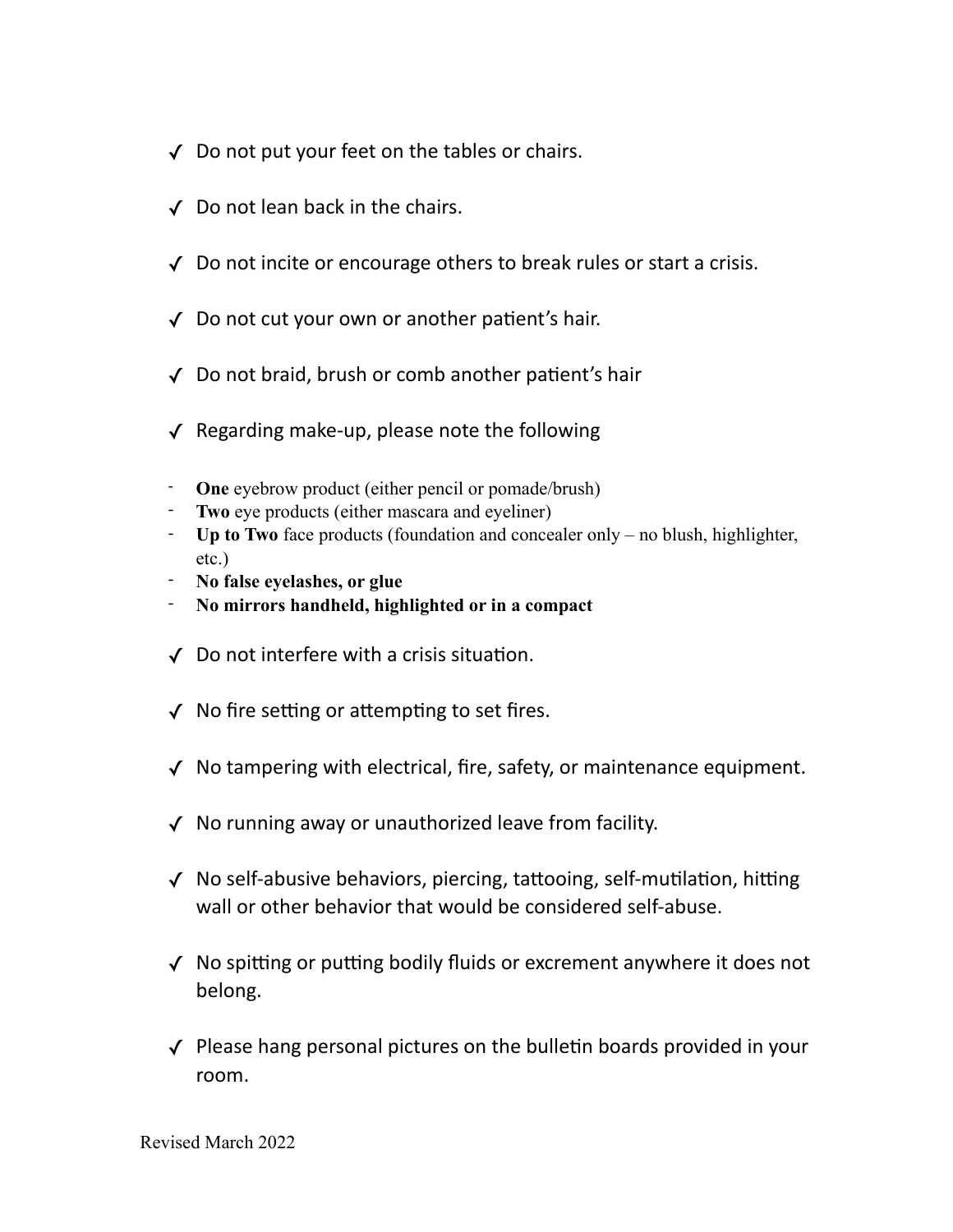- ✓ Your family will be responsible for reimbursement of any property damage deliberately done while in treatment.
- ✓ No graffiti

### **Grievances**

**Patients, family members or legal guardians have the right to initiate a complaint or grievance concerning the quality of care.**

#### **Grievance Procedures**

If you have a concern or complaint regarding the program or a specific issue related to the quality of care or safety, you may contact the internal patient advocate and file a grievance or complaint. Patients or family members may complete a written grievance form and submit directly to the patient advocate, to a staff member, or their therapist who will submit to the patient advocate. The patient advocates are Hannah Rogers and Haley Wheeland.

Haley W. or Hannah R. will investigate your complaint or allegation and report the findings to the Chief Executive Officer, the therapist and to you.

#### **What if I feel a staff member has intentionally harmed my child?**

If you are making an allegation against a staff member or another patient, please report the allegation immediately to the therapist, nurse on duty, or program administrator. Your allegation will be investigated. The allegation may also be reported to the (**1-800-522-3511**) or law enforcement and your outside agency representative. The Pines does not allow or tolerate patients to be intentionally harmed or mistreated by staff.

You may also file a complaint with The Joint Commission by calling **630-792-5800.**

### **Behavior Management**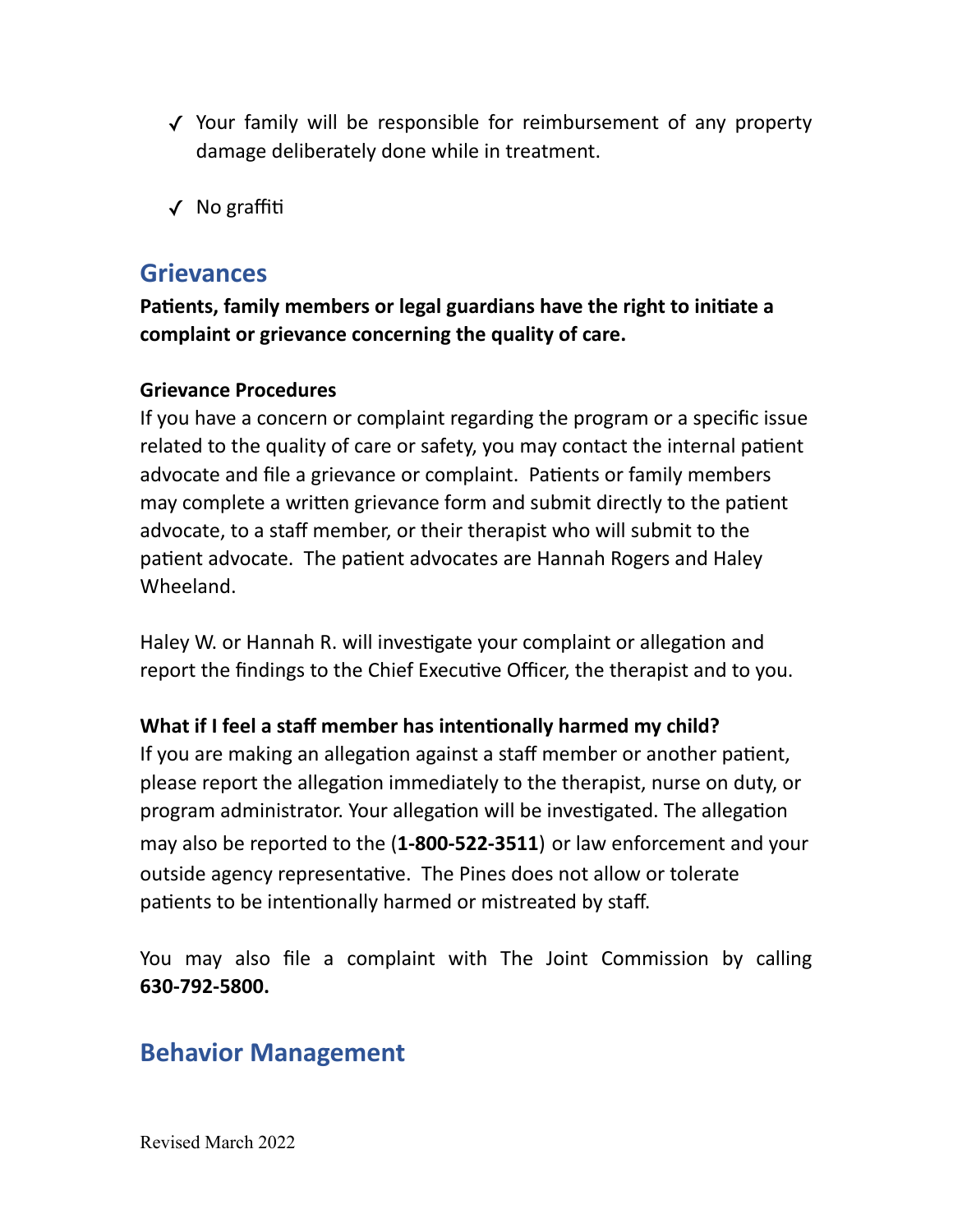### **What happens if your child tries to harm himself, hit or hurt peers or staff, or becomes out of control?**

Our first priority is to make sure all patients are safe from harm. That includes making sure patients don't hurt themselves or others, destroy property, or try to harm staff. The Pines staff does everything possible to assist patients in calming down. Staff will try to verbally de-escalate the situation, offer a time out, or take other measures. Each child has a crisis/ safety plan that is specific to their triggers and things which help them calm down when angry or upset. There may be times when we ask your child to remain in their room and work on assignments in there. That typically only happens if someone is making inappropriate comments, becomes highly agitated and needs to calm down, or is in an altercation.

If all other attempts to help a patient calm down or de-escalate the behavior fails, and it is clear that a threat of harm to self or others exists, then staff may have to contact law enforcement. Continued aggressive or outbursts will be addressed by the treatment team and if the problem continues or escalates to a point where the behavior and safety of others cannot be managed, The Pines may issue an administrative discharge. This will be a last resort.

All Pines at Willingway staff are trained in the use of approved therapeutic techniques to ensure the safety of patients if this is needed. The Pines utilizes National Crisis Prevention Institute (CPI) training.

No physical holds, locked seclusion or any type of physical restraint is used at The Pines. Your child may ask for a time out as a way to help calm down.

### *The following "bill of rights" has been provided to your child.* **PATIENT BILL OF RIGHTS**

The Pines respects the rights of patients and recognizes that each patient is an individual with unique health care needs. We respect each patient's personal dignity and provide considerate, respectful care focused on the individual's needs. Full disclosure of your rights as a patient is one of the ways in which we demonstrate our respect for you as an individual.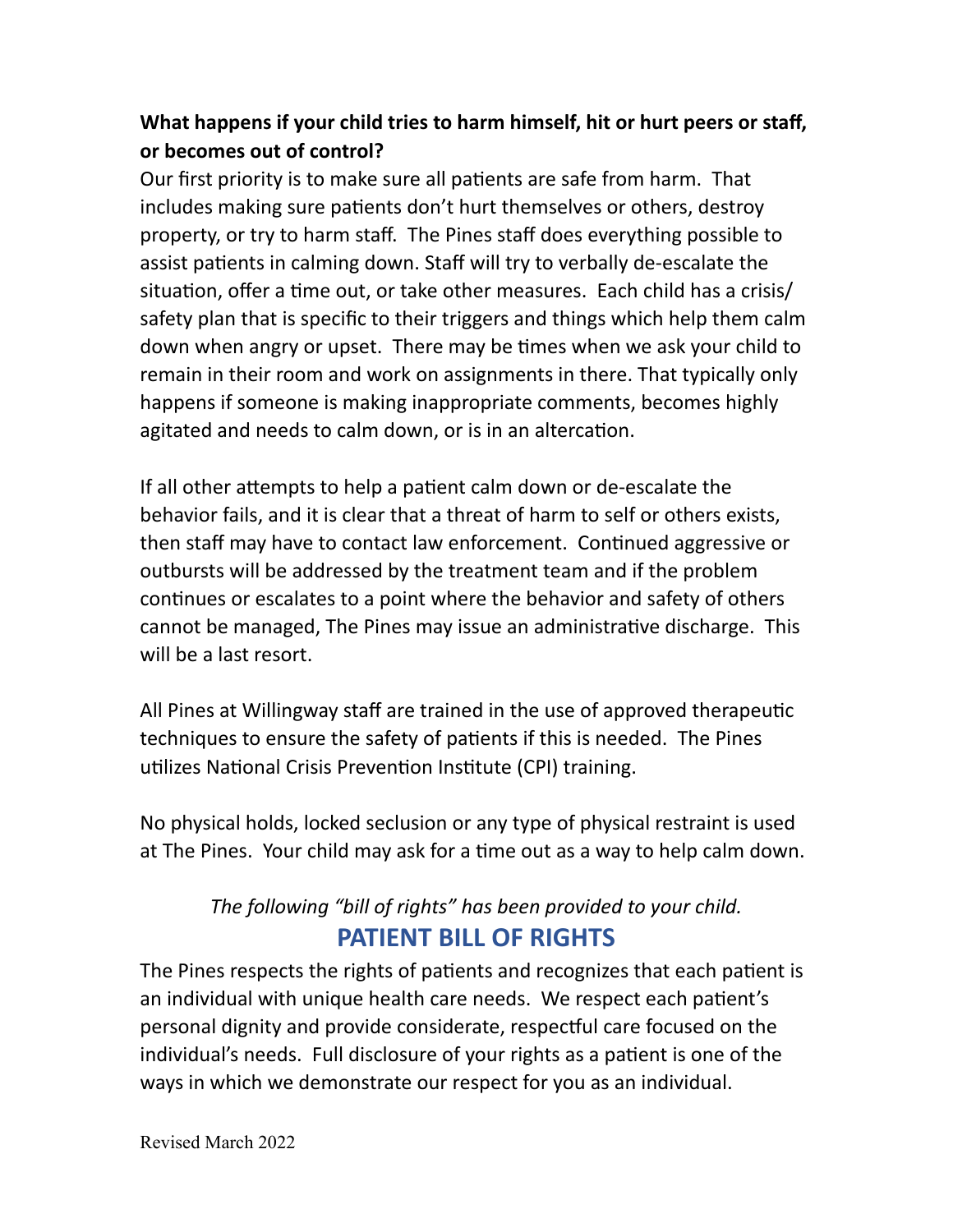Patients should report any incident they feel is a breach of professional ethics.

The Pines acknowledges the following patient rights:

- 1. Your right to reasonable access to care, regardless of race, religion, gender, sexual orientation, ethnicity, age or disability;
- 2. Your right to have your cultural, psychosocial, spiritual and personal values, beliefs and preferences respected;
- 3. Your right to accept or refuse treatment, unless it is determined through established authorized legal processes that you are unable to care for yourself or are a danger to yourself;
- 4. Your right to designate a surrogate decision maker if you are incapable of understanding a proposed treatment or procedure or are unable to communicate your wishes regarding care;
- 5. Your right to informed participation in decisions regarding care and services;
- 6. Your right to request an opinion of a consultant at your own expense;
- 7. Your right and your family's right to be informed of patient rights in a language that you both can understand;
- 8. Your right and your family's right to be informed about the outcomes of care, including unanticipated outcomes;
- 9. Your right to receive adequate information about the clinical staff responsible for your care;
- 10. Your right to care that is considerate and respects your personal value and belief systems;
- 11. Your right to be informed of The Pines' rules and regulations concerning the conduct of individuals served;
- 12. Your right to be informed of The Pines' policies and procedures regarding the handling of medical emergencies;
- 13. Your right to personal dignity and freedom from physical and verbal abuse;
- 14. Your right and your family's right to communicate and to participate in treatment planning;
- 15. Your right to individualized treatment, including:
	- a. adequate and humane treatment regardless of the source(s) of financial sources.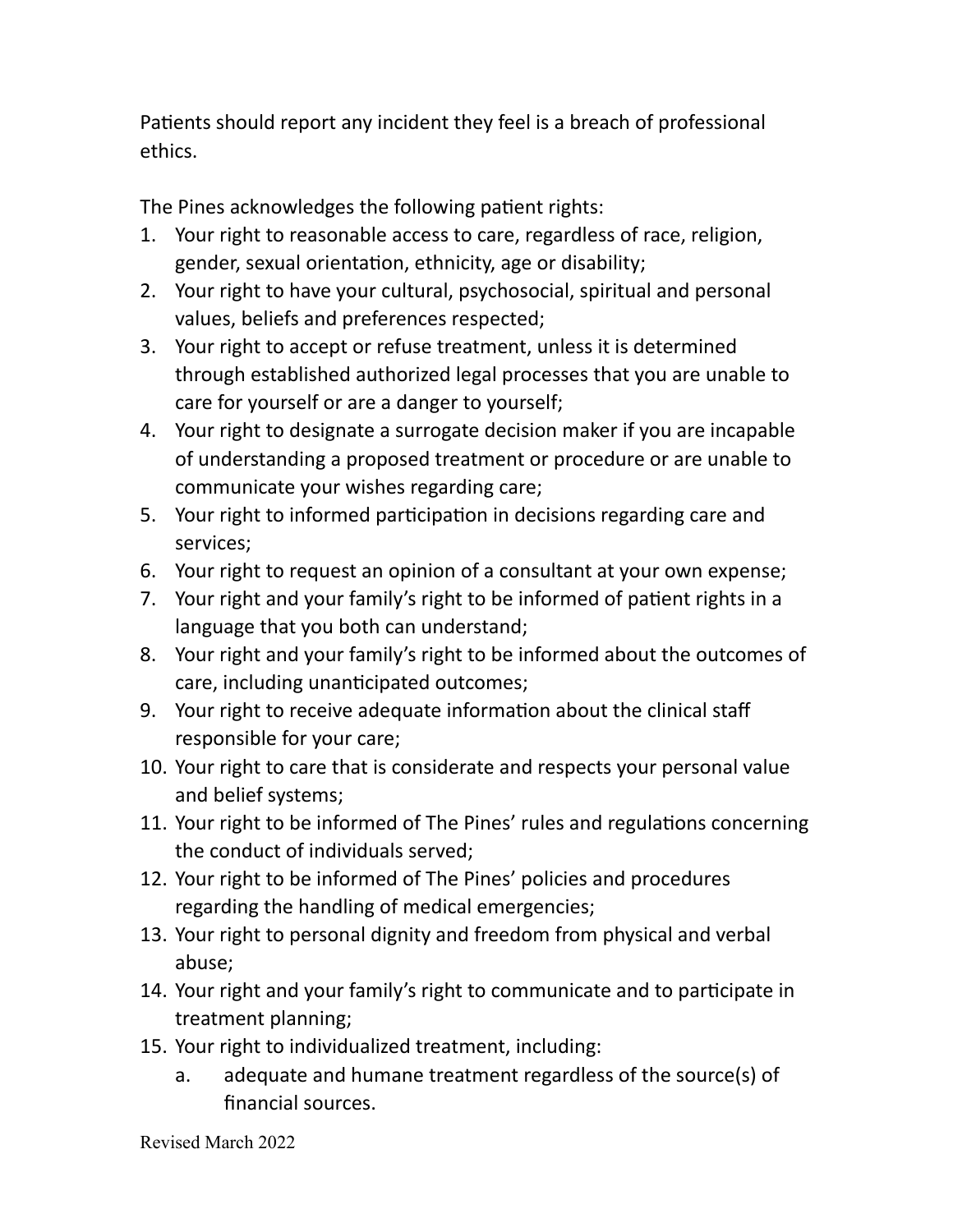b. provision of services within the least restrictive environment possible

c. an individualized treatment plan,

d. periodic review of the treatment plan,

e. an adequate number of competent, qualified and experienced professional clinical staff to supervise and carry out the treatment plan,

f. the appropriate assessment and management of emotional and physical discomfort.

16. Your right to personal privacy and confidentiality of information as explained in the Patient Notice of Confidentiality Laws;

17. Your right to participate in the consideration of ethical issues that arise in the provision of care and services;

18. Your right to have access to a process for resolving care-related conflicts or complaints between you and your family and The Pines by contacting the Patient Advocate;

19. Your right to access pastoral or other spiritual services as appropriate to the treatment setting;

20. Your right to be free from the use of physical restraints;

21. Your right to be fully informed of the charges for treatment;

22. Your right to have and retain personal property that does not jeopardize your safety or the safety of others and to have your property treated with respect;

23. Your right to obtain a copy of The Pines' current licensing inspection report upon written request; and

24. Your right to contact the state licensing authority, which investigates patient complaints of licensing rule violations at the Office of Regulatory Services, Healthcare Section, 2 Peachtree Street, N.E. 31<sup>st</sup> Floor, Atlanta, Georgia 30303, 404-657-5726 ext. 5728.